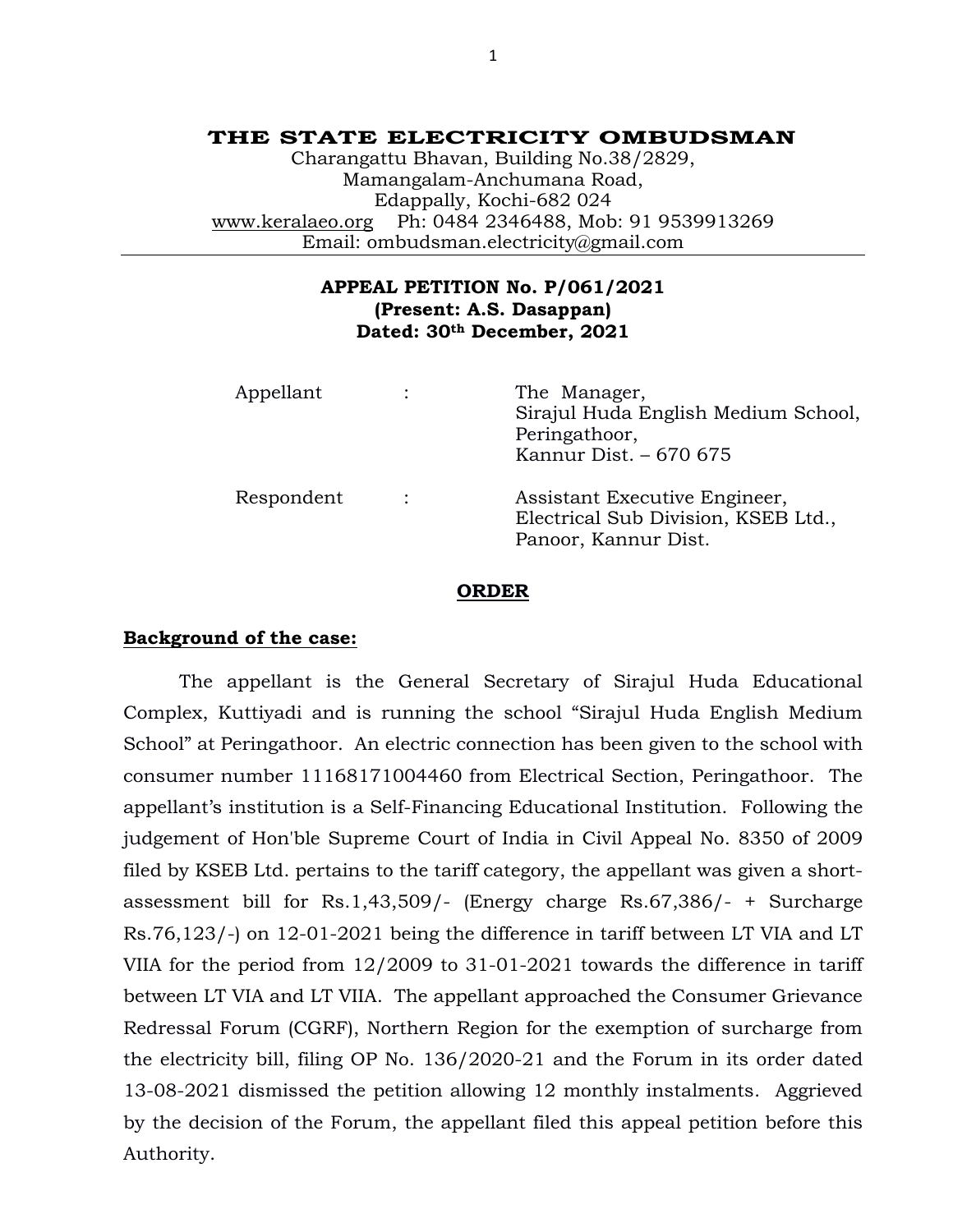# **Arguments of the appellant:**

The appellant has been obeying all the rules and regulations of KSEB Ltd. and remitting electricity charges regularly based on the tariff assigned by the Licensee. Appellant has not filed any petitions independently or jointly before the Hon'ble High Court of Kerala against the tariff category change made by the KSERC from 01-12-2007 onwards. The appellant decided to file petition before Consumer Grievance Redressal Forum against the short-assessment bill as per Regulation 130 (8) of Kerala Electricity Supply Code 2014.

The appellant has been managing the activities of the school by accepting donations from the public, who are willing to donate. The appellant provides free education to the poor students and realizing education fee from other students subject to the requirement of the institution. Hon'ble Supreme Court allowed KSEB Ltd. to assign the tariff category under LT VIIA to Self-Financing Educational Institution from 01-12-2007 vide judgement dated 20-02-20230 in Civil Appeal No. 8350 of 2009 filed by KSEB Ltd. Though KSEB Ltd. had issued direction to the officials for the realization of difference in tariff between LT VIA and LT VIIA on 29-02-2020, the respondent issued such a demand notice only on 12-01-2021, including the surcharge up to the date of demand notice.

As per the tariff order issued by the KSERC vide OP2 of 2013 dated 30-04- 2013, OP No. 9 of 2014 dated 14-08-2014, order No. 1007/F&T/2010/KSERC dated 17-04-2017 and OA No. 15/2018 dated 08-07-2019, the appellant had remitted the bill amount prepared with higher tariff.

KSEB Ltd. is trying to collect the difference in tariff rate as "energy charges", but the amount is "short collected amount". The Licensee cannot issue bills in higher rate or a consumer cannot remit the amount in higher rate before the judgement of Hon'ble Supreme Court. If the bill is issued after the judgement of Hon'ble Supreme Court and the amount is not remitted by the consumer within the time limit, then only the amount became "arrear charge" and Regulation 136 (1) and 136 (3) are applicable. The appellant had not received the calculation sheet of the short-assessment.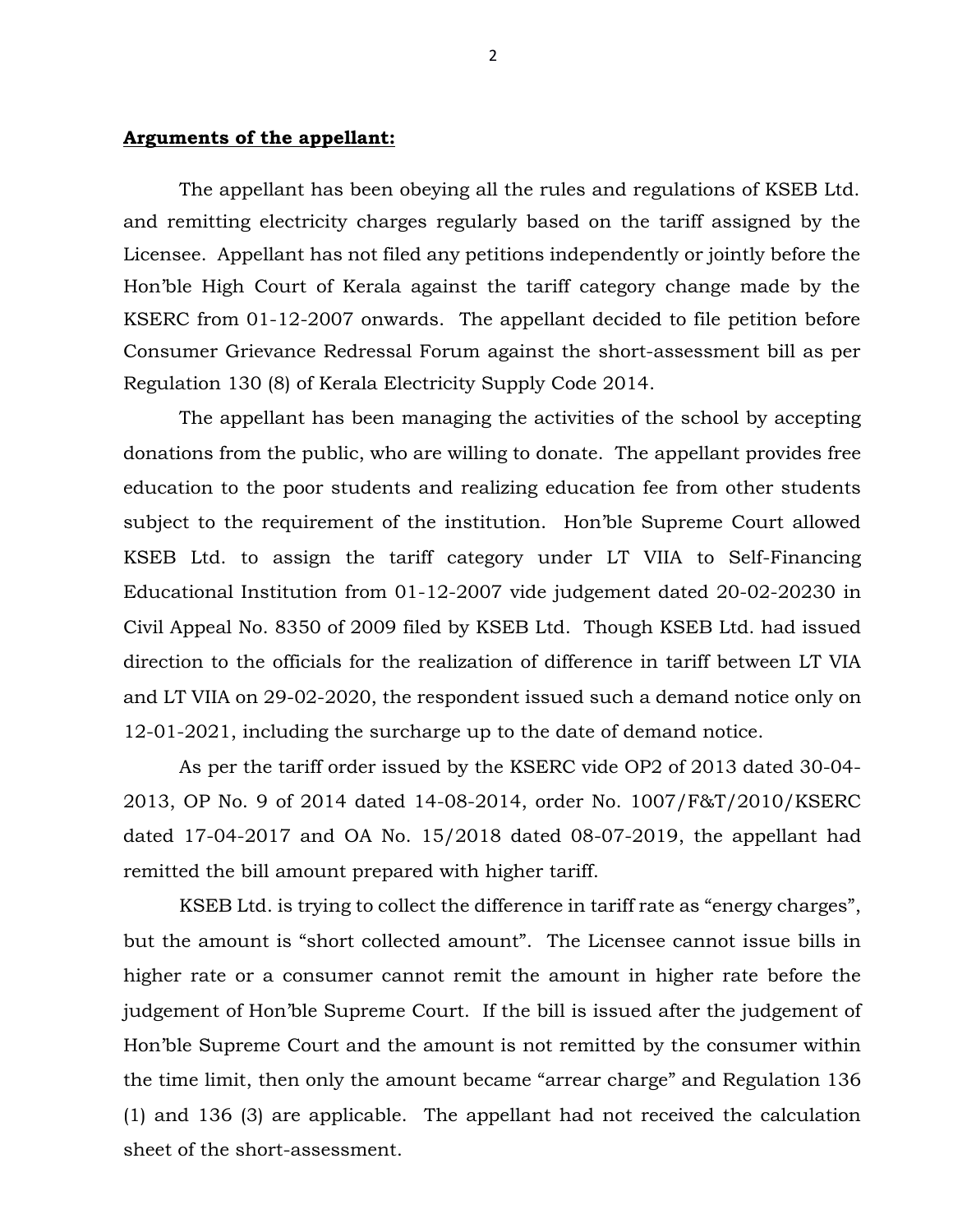The appellant requested for order permitting the appellant for remitting the short-assessment towards the difference in tariff rate of LT VIA and LT VIIA for a maximum period of two years from 05/2011 to 04/2013 without any surcharge or interest.

## **Arguments of the respondent:**

The demand notice dated 12-01-2021 was issued to the appellant as per the direction received from the Secretary (Administration), KSEB Limited vide Circular No. LAI/5243/2009/205 dated 29-02-2020. The Circular was based on the verdict of Hon'ble Supreme Court dated 20-02-2020 in the Civil Appeal No.8350/2009 and other appeals attached to the case.

The Circular from the Secretary, (Administration) clearly directs the revenue wing of KSEB Limited to realise arrears along with interest applicable (Surcharge). Later the Chief Internal Auditor, KSEB Ltd., vide letter No.CIA/RAOM Cell 111/32/2020-21/2325 dated 22-06-2020, had directed the Regional Audit Officers to verify and report whether the arrears receivable from Self-Financing Institutions, along with interest applicable, were recovered as envisaged in the Circular of the Secretary (Administration). This indicates that the notice issued to the appellant was quite in order and in tune with the directions contained in the official communications under reference.

Issue of notice to the appellant was delayed due to the Coy id pandemic situation during which period notices could not be served and generally consumers were allowed deferring of payment of dues. And later the KSEB Ltd. decided to grant installment facility for remittance of dues.

Demand notice amounting to Rs. 67386/- as arrear and Rs. 84165/- as surcharge was issued to the appellant on 26.08.2021 after receiving Order in OP No. 136/2020-21 of CGRF, Kozhikkode. The Appellant is legally bound to pay the electricity charges and interest for belated payment of arrears.

The appellant was billed under LT VI A Tariff from 12/2009 to 03/2017 which was assigned for Government and aided educational institutions. Hence, the difference in energy charge is calculated accordingly and claimed. Thus, it is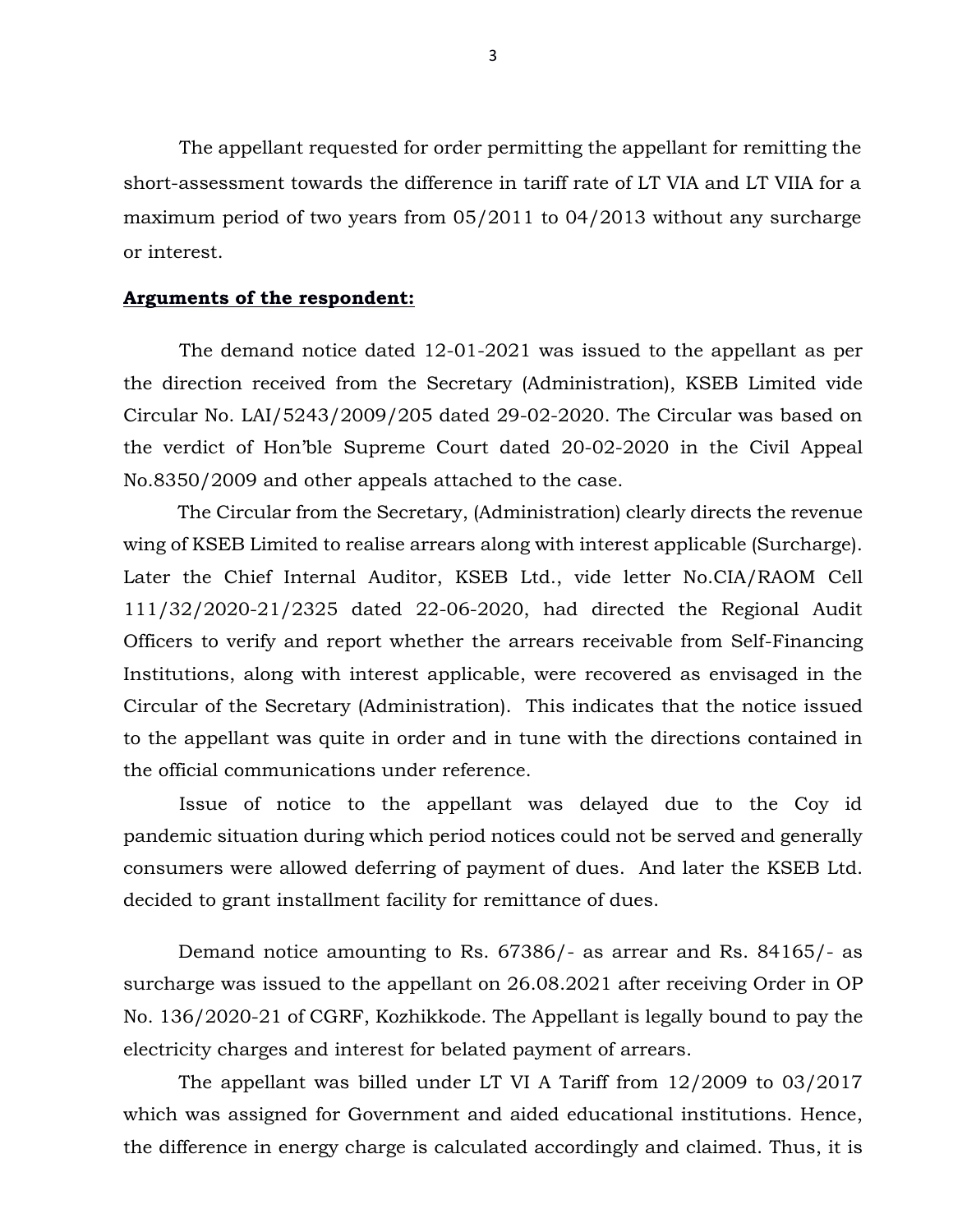very clear that the respondent acted only with the law laid by Hon'ble Supreme Court. The judgment of Hon'ble Supreme Court is binding on the appellant since he is representing a Self-Financing Educational Institution.

It is submitted that any comment on any delimiting factor to the Circular and other directions on behalf of the Board will be *ultra vires* from the part of this office. The Subdivision Officers are not entitled to issue remarks on the decisions of the KSEB Limited. Only KSEB Limited can decide on policy matters and modification of directions once issued by the Secretary (Administration) on behalf of the KSEB Limited.

In these circumstances detailed above, I request the Authority to accept this version filed by this respondent and dismiss the petition.

## **Analysis and findings:**

An online hearing was conducted at 12 Noon on 20-12-2021 with prior intimation to both the appellant and the respondent. Sri. Mohammed Ashraf attended the hearing from the appellant's side and Smt. I.M. Sujatha, Assistant Executive Engineer, Electrical Subdivision, KSEB Ltd., Panoor from the respondent's side. On examining the appeal petition, the arguments filed by the appellant, the statement of facts of the respondent, perusing the documents attached and considering all the facts and circumstances of the case, this Authority comes to the following findings and conclusions leading to the decision thereof.

The main contention of the appellant is that, the appellant had not filed any petition before the Hon'ble High Court of Kerala independently or jointly against the tariff category change made by the KSERC from 01-12-2007. Though KSEB Ltd. had issued direction to the officials of the Licensee for the realization of difference in tariff between LT VIA and LT VIIA on 29-09-2020, the respondent issued such bills only on 22-01-2021 along with the up-to-date surcharge. As per appellant, the amount assessed is not an arrear amount, but only a shortassessed amount. The appellant is ready to remit the tariff difference as per Regulation 152 of Kerala Electricity Supply Code 2014.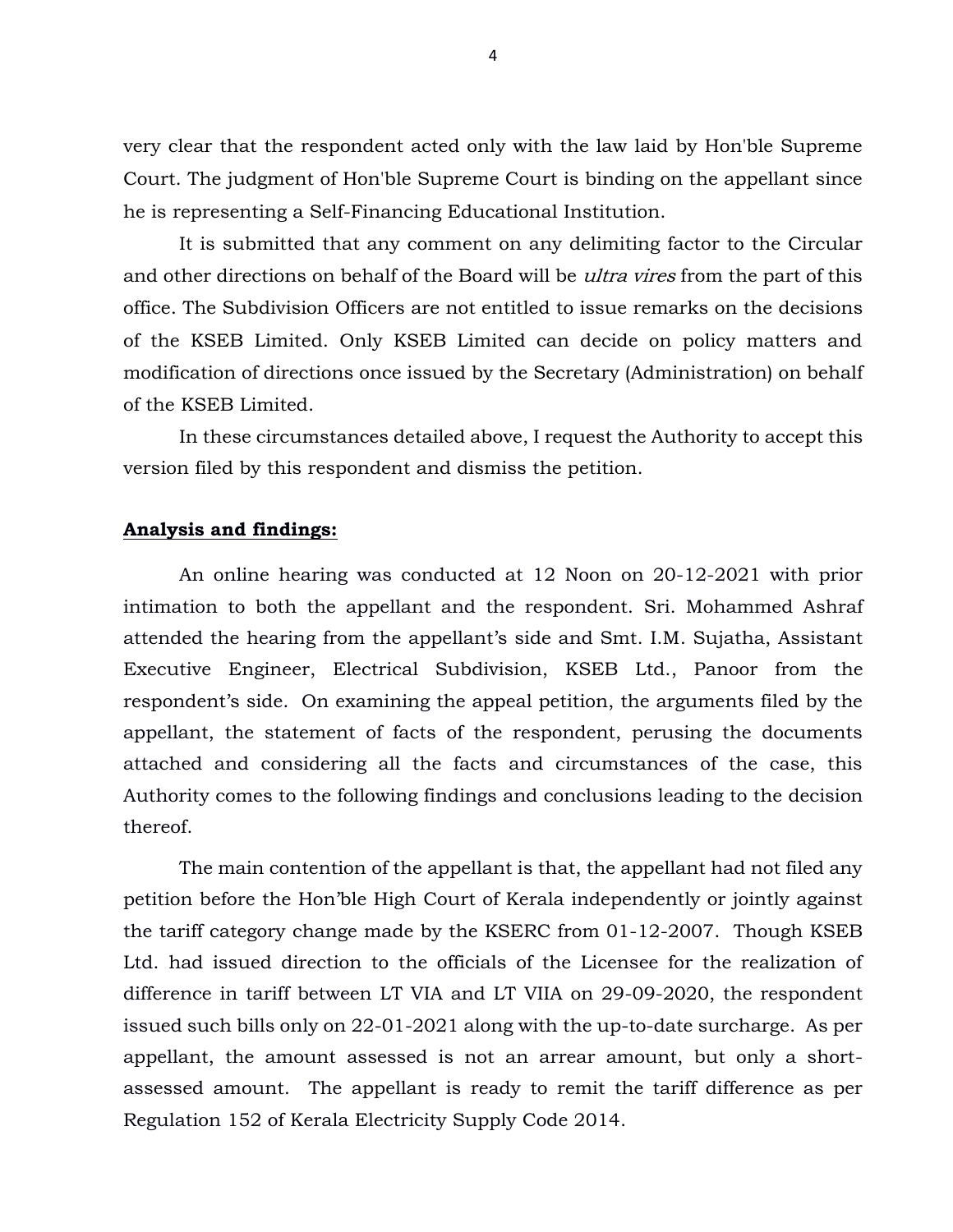The respondent argued that the appellant's institution is a Self-Financing Educational Institution and hence the appellant is liable to remit the difference in tariff between LT VIA and LT VIIA with surcharge.

The appellant was given a bill for Rs.1,43,509/- (Energy charge Rs.67,386/ and surcharge Rs.76,123/-) for the period from  $12/2009$  to  $31-01-2021$  towards the difference in tariff LT VIA and LT VIIA.

Vide circular dated 29-02-2020, KSEB Ltd. directed all the field officers of the Licensee to implement the tariff rate fixed by KSERC for the Self-Financing Educational Institution with effect from 01-12-2007 and issue arrear bills with surcharge accordingly. The circular was given by the Licensee as per the judgment of Hon'ble Supreme Court in Appeal No.8350/2009 filed by KSEB Ltd.

Another direction on the same subject had been given by KSEB Ltd. on 05- 01-2020 to all the field Officers of the Licensee to issue demand to all Self-Financing Educational Institutions under the LTVIIA, effect from 01-12-2007, except those who obtained favourable orders from Hon'ble High Court of Kerala on the ground that Hon'ble Supreme Court stayed the operations of judgments of Hon'ble High Court of Kerala.

In a period of certain petitions and appeal petitions filed by similar institutions were being considered by the Hon'ble Courts, the Licensee cannot issue such bills on the same subject to the appellant. Only on 05-01-2020, KSEB Ltd. decided to issue bills under higher tariff rate to the Self-Financing Educational Institutions except those who availed favourable orders from Hon'ble High Court of Kerala.

The short-assessment bill was issued by the respondent as per the judgement of Hon'ble Supreme Court of India in in Appeal No.8350/2009 filed by KSEB Ltd. There was occurred a delay in issuing the short-assessment bill from the part of respondent to the appellant and the reason for which was explained by the respondent.